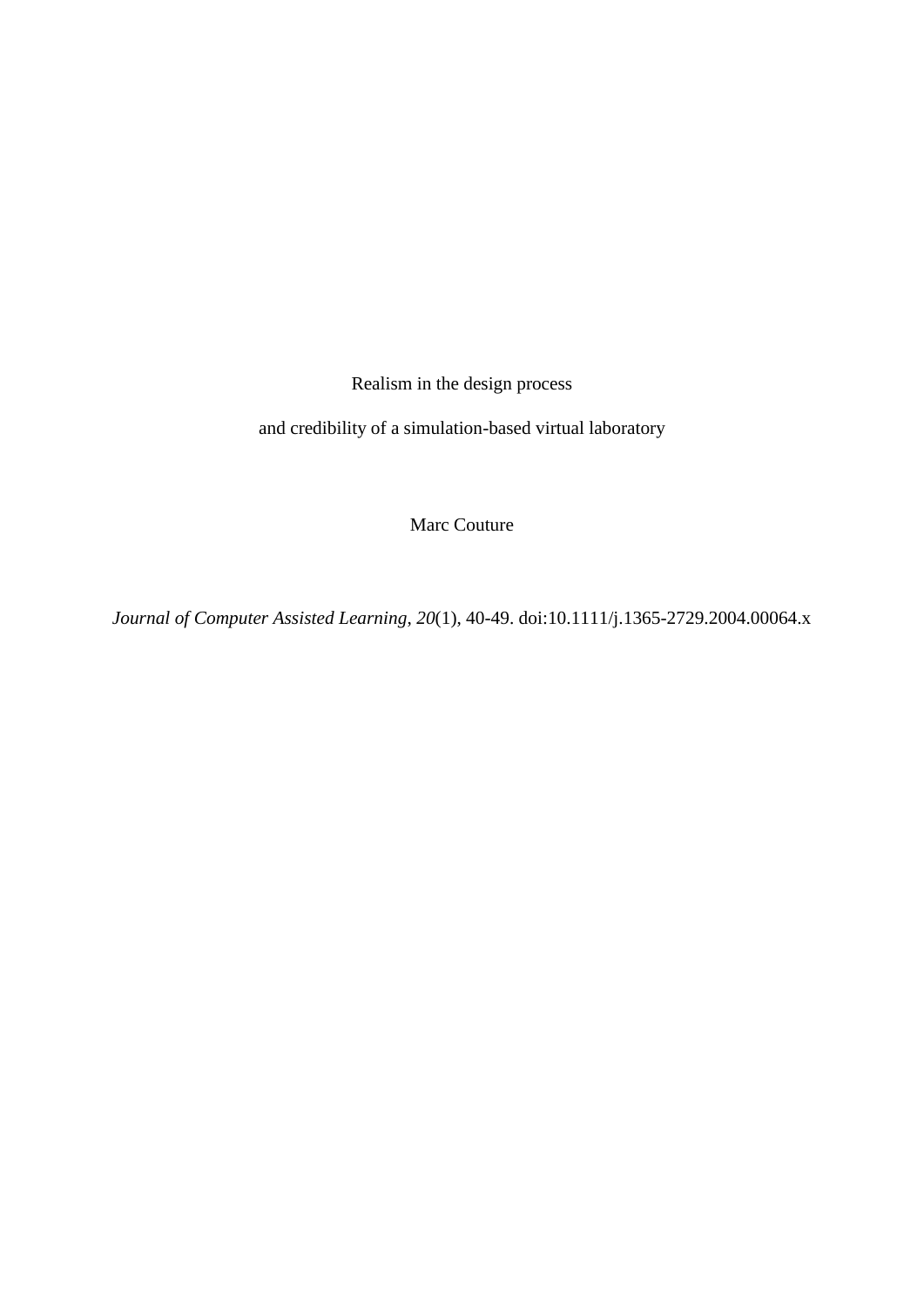## **Abstract**

The credibility of an instructional simulation is a most important issue in distance education, where it may replace hands-on activities. This credibility is based in large part upon verisimilitude, a perception strongly influenced by the simulation's realism. This paper presents a case study encompassing the design process of a simulation-based virtual laboratory, which was guided by a realism principle, and an investigation of its credibility among potential users. We found that many characteristics of the environment associated with the design principle did favour its credibility, but that others had widely varying, even opposite effects among users. User's prior experience was shown to play a crucial but intricate role in verisimilitude and credibility judgements.

### **Key words**

Simulation, Experiment, Virtual Laboratory, Credibility, Post-secondary, Case Study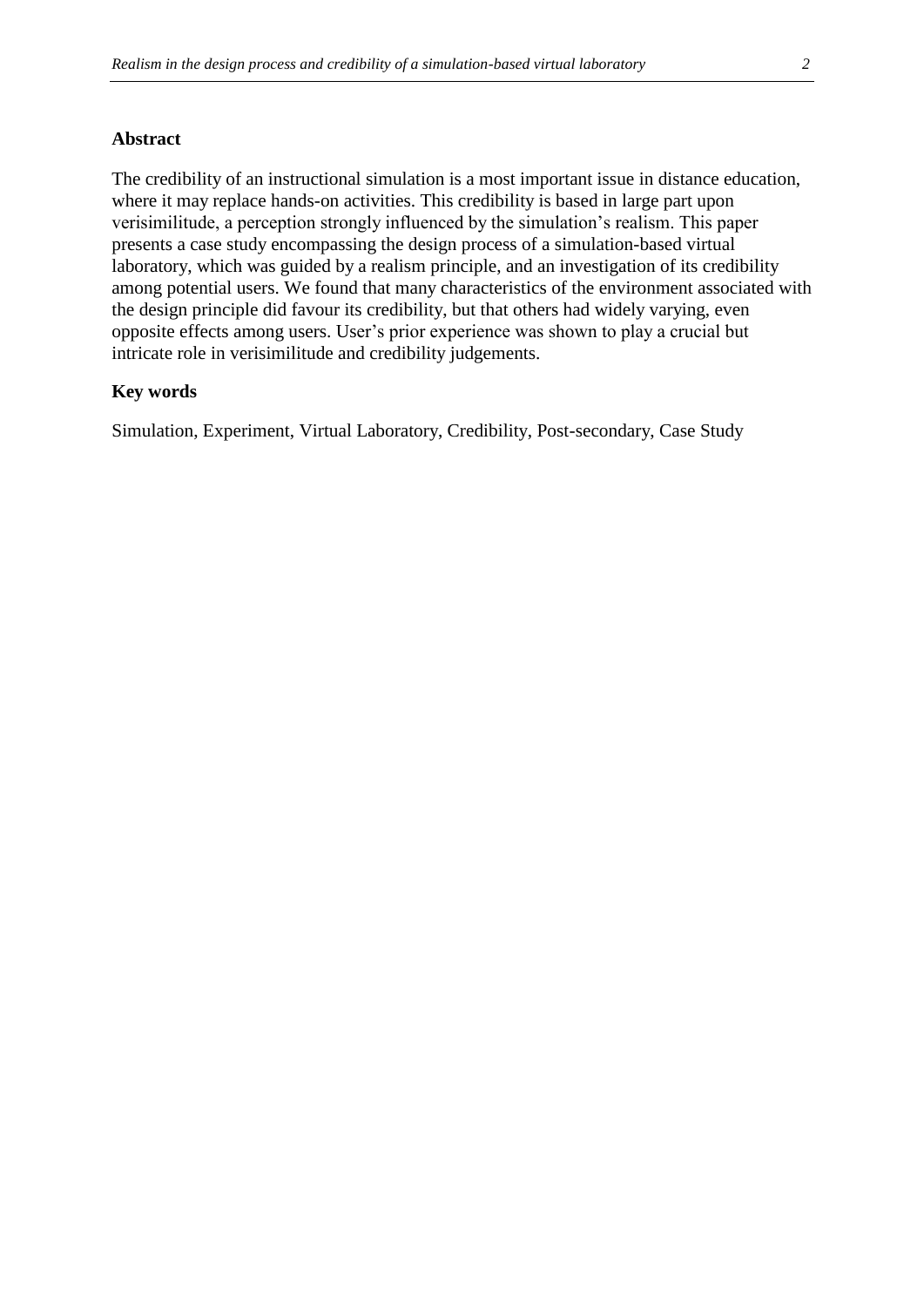### **1. Introduction**

In their study of the credibility of a simulation-based learning environment, Hennessy and O'Shea (1993) pointed out that knowledge of users' perceptions of credibility bear "significant implications for simulation designers who want their systems to be of educational value and their interfaces to be designed in a principled way" (p. 130). They concluded that this whole issue, which had received little attention, was well worth further study. Since then, however, the few studies (Edward, 1997; Hatzipanagos, 1995; 1997) that have touched upon this subject have done so only in a partial or indirect way.

The present paper contributes to this subject by reporting a case study encompassing the design process of a simulation-based environment and an investigation of its credibility among potential users. First, I will describe the environment itself, namely the virtual physics lab (VPLab) developed at Télé-université, a distance education university. I will then show how a realism-based design principle, put forward at the onset of the project and applied throughout the design process of the environment, with the aim of maximising its credibility, shaped its characteristics and facilitated the work of the design team. Second, I will present a qualitative exploratory study of students' perceptions concerning the credibility of the VPLab. I will focus upon the role played by the various characteristics of the environment and by users' prior experience in the formation of these perceptions, and verify to what extent these match the VPLab's designers' hypotheses.

## **2. The Virtual physics lab (VPLab)**

1

The expression 'virtual lab' is used to describe a large spectrum of products and systems, from simple simulations of phenomena (e.g., Java applets), to network-based systems allowing remote access to data or actual set-ups and full-fledged learning environments including simulated experiments, tools, and learning resources. The VPLab<sup>1</sup>, which belongs to the latter category, is a computer environment offering simulated experiments as well as multimedia explanations about the phenomena which the experiments investigate.

As designers of the VPLab, our goal was to build an intuitive and enjoyable interactive environment with which learners could perform tasks similar to those carried out in real laboratories. We wanted to provide a context where they would feel that they are learning skills useful for real laboratory work, as opposed to just playing a videogame or something of the sort. We considered this credibility issue to be of utmost importance, at least for college and first-year university-level students enrolled in distance-education science programs, where environments like the VPLab would most probably constitute one of the main opportunities, if not the only one, to perform lab-related tasks.

It is clear that not all aspects of laboratory work can be covered by the kind of simulations included in the VPLab; sensory-motor aspects are notably absent. Yet many skills relevant to laboratory work do not rely upon such aspects. Planning of experimental steps, choice of measuring tools and measurement methods, assessment of uncertainty, gathering

<sup>1.</sup> The latest version of the VPLab prototype can be downloaded at http://www.licef.teluq.uquebec.ca/gmec/vplab/lvp.htm Please note that the VPLab interface is in English, but that the online help, the video library and most multimedia documents are in French.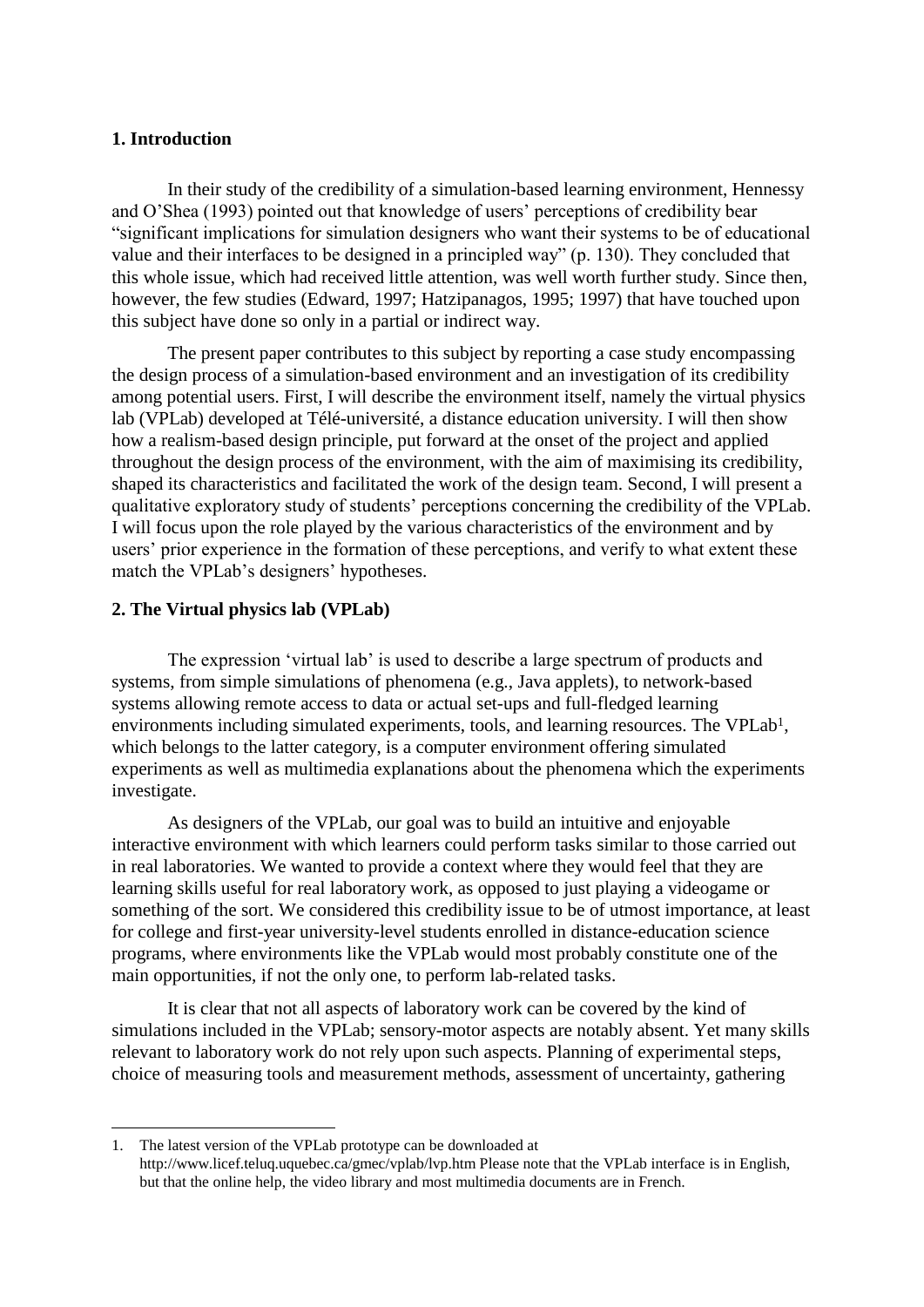and treatment of data are all examples of tasks involving high-level skills which can be performed in a suitably designed simulation.

Let us now examine the VPLab's main characteristics: its architecture, its interface, its tools, and its resources.

# *The architecture and the interface of the VPLab*

The VPLab is a stand-alone application featuring multiple windows (symbolised by rectangles in Figure 1) used for navigation, simulation, documentation, and note-taking in a lab notebook. When needed, the VPLab also launches specific on-line documents (video clips, on-line help, lab instructions) in the user's default browser.



*Figure 1. Architecture of the VPLab: windows (rectangles), workspaces (ellipses), and their content (white text).*

From a task-based perspective, the VPLab is divided into five workspaces (the ellipses within the rectangles in Figure 1): the Manipulation and Analysis workspaces, devoted to laboratory work, and the Presentation, Explanation and Theory/Applications workspaces, where one finds information (in multimedia format) about the real experiment, its simulation, and the physics and mathematics involved.

The simulation window (Figures  $2 \& 3$ ) contains, in addition to navigation buttons common to all windows, depictions of physical objects: experimental apparatus components, remote controllers and measurement/analysis tools.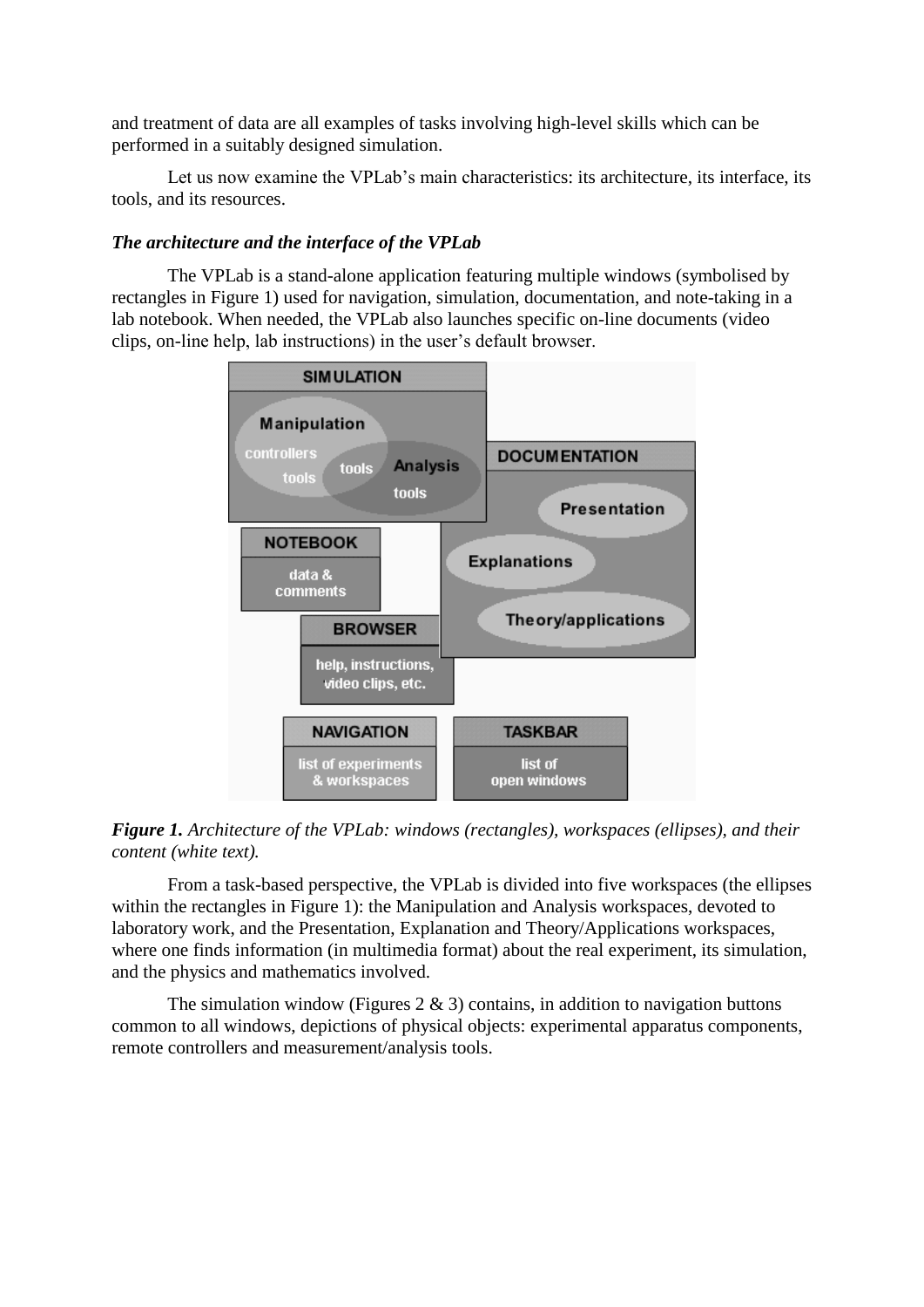

*Figure 2. Simulation window, displaying the Manipulation workspace of the experiment of the air table in a merry-go-round, and various tools (stopwatch, video camera, calculator, remote controllers).*

# *The VPLab's tools*

The VPLab's simulated experiments (henceforth called 'simulations') appear as 2-D depictions of experimental set-ups (Figure 2). As in an actual lab, the learner can act upon the set-up by moving its components; for some of these, this is done by simple click-and-drag, while for others one must click buttons on remote controllers. Each simulation contains a cue indicating the actual size of the set-up.

The VPLab's navigation window can accommodate a dozen or so experiments. Three mechanics experiments are included in the actual prototype: one features a physical pendulum; the others, which take place inside a rotating merry-go-round, feature a simple pendulum and an air table, respectively.

A number of tools are available in the VPLab. With the exception of the lab notebook, which has its own window, these are all located in the simulation window. One distinguishes *generic tools*, available in the Manipulation and (or) the Analysis workspace for all experiments, and *specific tools*, linked to the apparatus of a particular experiment and, thus, available only in the Manipulation space of that experiment.

There are eight generic tools in the actual prototype: a calculator, a stopwatch, a ruler, a protractor, a tape measure, a lab notebook, a camcorder**,** and a display monitor**.**

The calculator (Figures 2 and 6b) performs all standard math operations found in programming languages; values and formulae are entered through the keyboard. The stopwatch (Figure 2), the ruler, and the protractor (Figure 3) closely match up to their realworld counterparts. The digital tape measure (Figure 3) is a more exotic tool, looking quite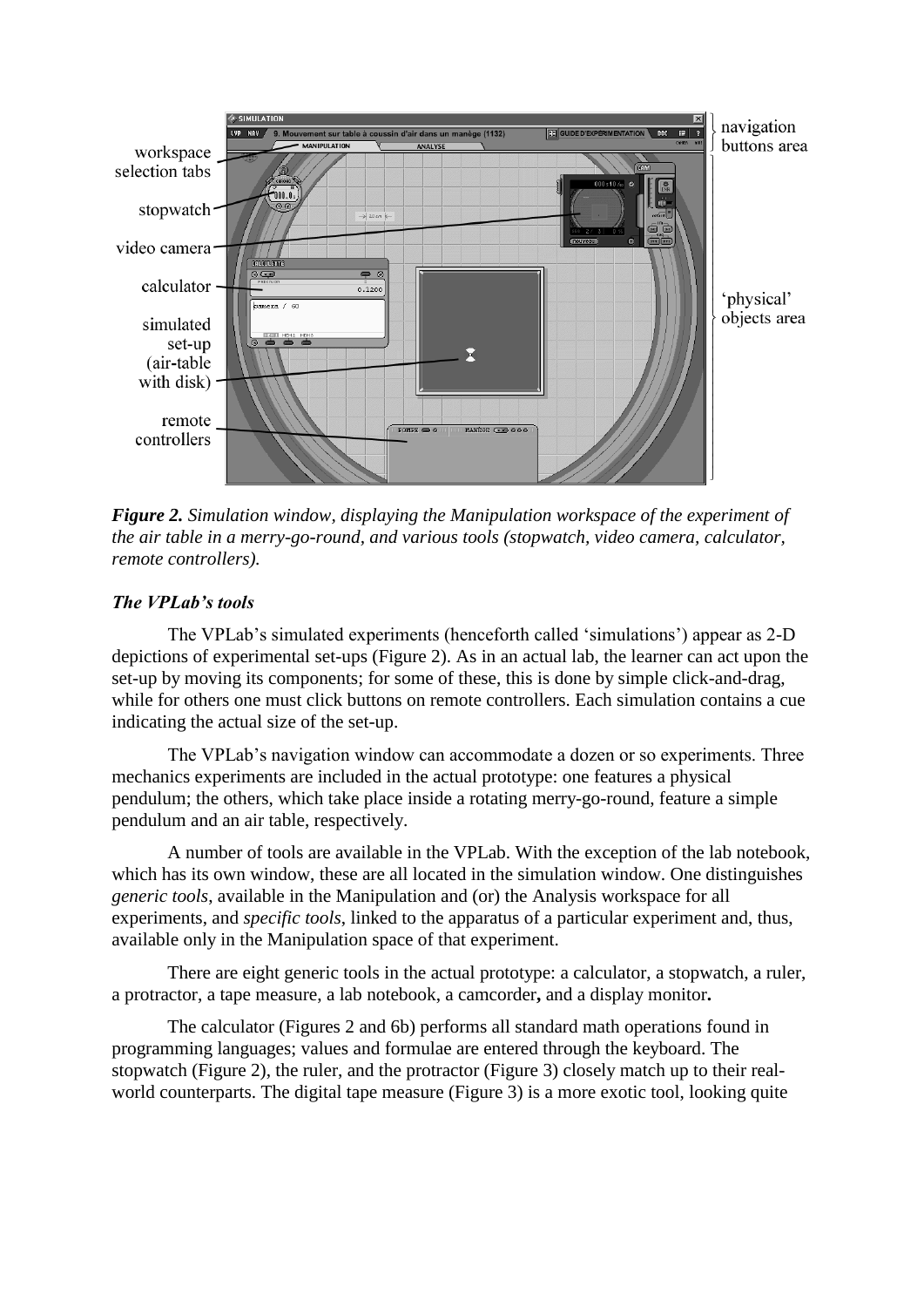different from actual similar instruments; it serves the same purposes as the ruler<sup>2</sup>, with the advantages brought upon by the digital readout (see below).

The lab notebook (Figure 4) is somewhat like a downsized spreadsheet. It holds pages which can be saved as text files on the user's computer. These files can be reopened later in the notebook itself, or in any spreadsheet or word processor for treatment and/or graphical presentation. Data files can also be shared by students working on the same experiment, or sent to the teacher.



*Figure 3. Analysis workspace, with tools and (virtual) monitor displaying the traces of the disk's motion.*

<sup>1</sup> 2. In the version of the prototype used for the study, the protractor and the ruler could only be rotated by 90 ° increments, so that one had to use the tape measure to make oblique length measurements.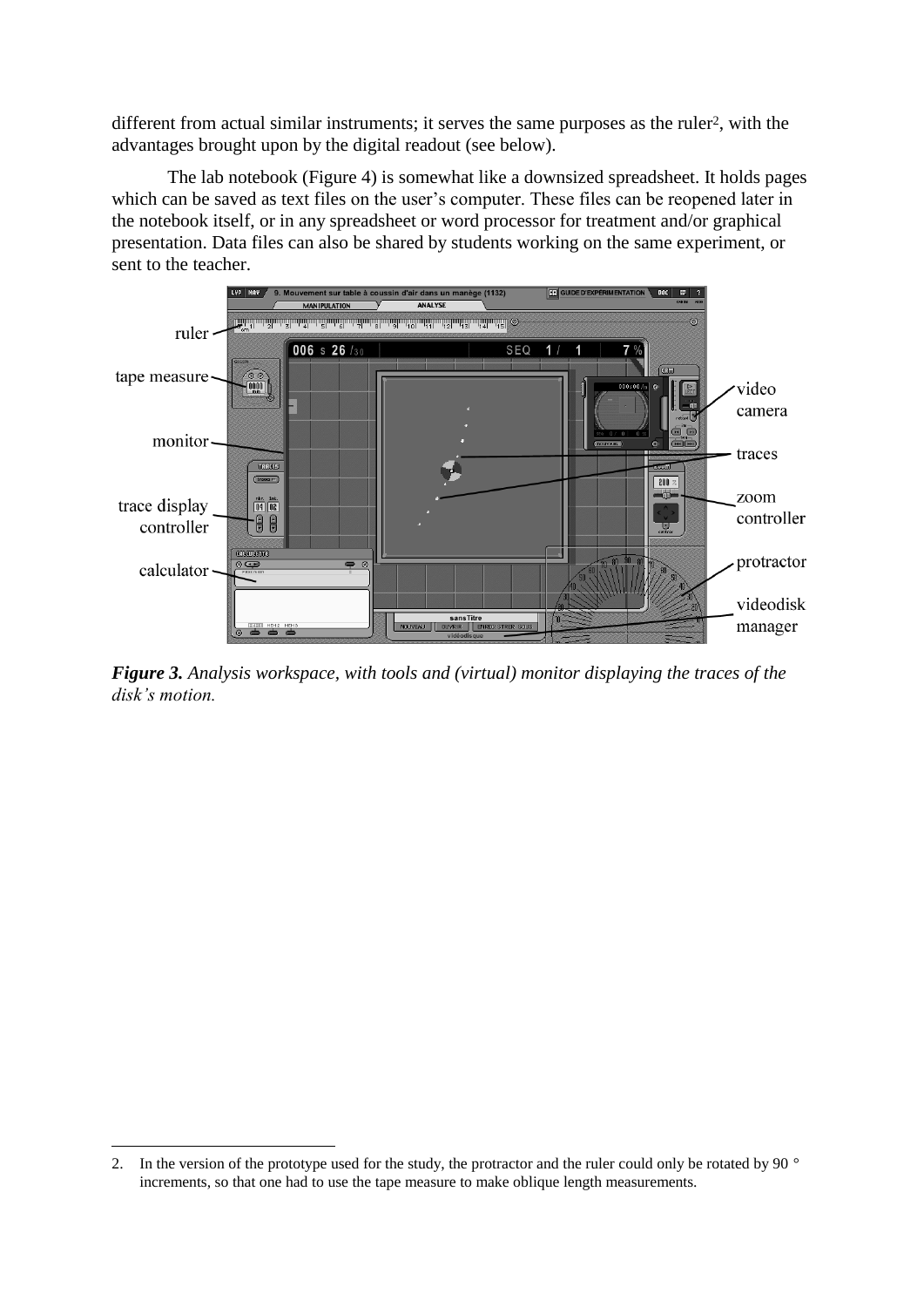| LVP                                                       | Œ,<br>b.     | rinn          |                          | 回移』<br>?<br>l٥               |
|-----------------------------------------------------------|--------------|---------------|--------------------------|------------------------------|
| N° étud. N/D   Expérience N/D<br>Étudiant N/D  <br>try_01 |              |               |                          |                              |
| General comments about the current page.                  |              |               |                          |                              |
|                                                           |              |               |                          |                              |
|                                                           |              |               |                          |                              |
|                                                           | A<br>$\sim$  | B<br>$\equiv$ | $\mathbf{c}$<br>$\equiv$ |                              |
| ı                                                         | time         | position      |                          |                              |
| $\bar{z}$                                                 | 1/15 s       | com           |                          |                              |
| 3                                                         | 0            | 10, 4         |                          |                              |
| 4                                                         | 1            | 11, 4         |                          | Comment about specific value |
| 5                                                         | $\mathbf{2}$ | 13,1          |                          |                              |
| 6<br>o.                                                   | 3            | 15,0          |                          |                              |
| ®r                                                        |              |               |                          |                              |
| $\rm ^8$                                                  |              |               |                          |                              |
| 9                                                         |              |               |                          |                              |
| $10\,$                                                    |              |               |                          |                              |
| 11                                                        |              |               |                          |                              |
| 12                                                        |              |               |                          |                              |
| 13                                                        |              |               |                          |                              |
| 14                                                        |              |               |                          |                              |
| 15                                                        |              |               |                          |                              |
| $16\,$                                                    |              |               |                          |                              |
| 17                                                        |              |               |                          |                              |
| 18                                                        |              |               |                          |                              |
| 19                                                        |              |               |                          |                              |
| 20                                                        |              |               |                          |                              |
| 21                                                        |              |               |                          |                              |
| 22                                                        |              |               |                          |                              |

## *Figure 4. Lab notebook.*

The last two generic tools are the camcorder and its associated display monitor (Figure 3). In Manipulation space, the camcorder records the entire field of view at a rate of 15 fps on (virtual) videodisks. The camcorder is also used, in both Manipulation and Analysis spaces, to replay recorded sequences, either in the small viewport or, preferably, in the virtual monitor of the Analysis workspace. This monitor has 'digital zoom' capability which, much like for digital cameras, does not increase resolution, but still facilitates measurements. It also has a 'trace' feature which superimposes temporal traces of objects over the currently displayed frame, in the manner of stroboscopic photography.

The lab notebook, the calculator and all tools with digital readouts are part of a 'wireless network', which allow the notebook and the calculator to receive, upon a single click, any value displayed by these tools.

The specific tools are those associated with individual experiments, or small groups thereof. Some are remote controllers (Figure 2), used either to move objects or apparatus parts in the simulation, or to switch components on and off. Others are data acquisition apparatuses, used for real-time measurement and 'wireless' transmission of relevant values to the notebook and calculator.

## *The VPLab's resources*

Two sets of resources are associated with the VPLab. The first is composed of documents supplied by the authors of the environment and meant to be consulted by all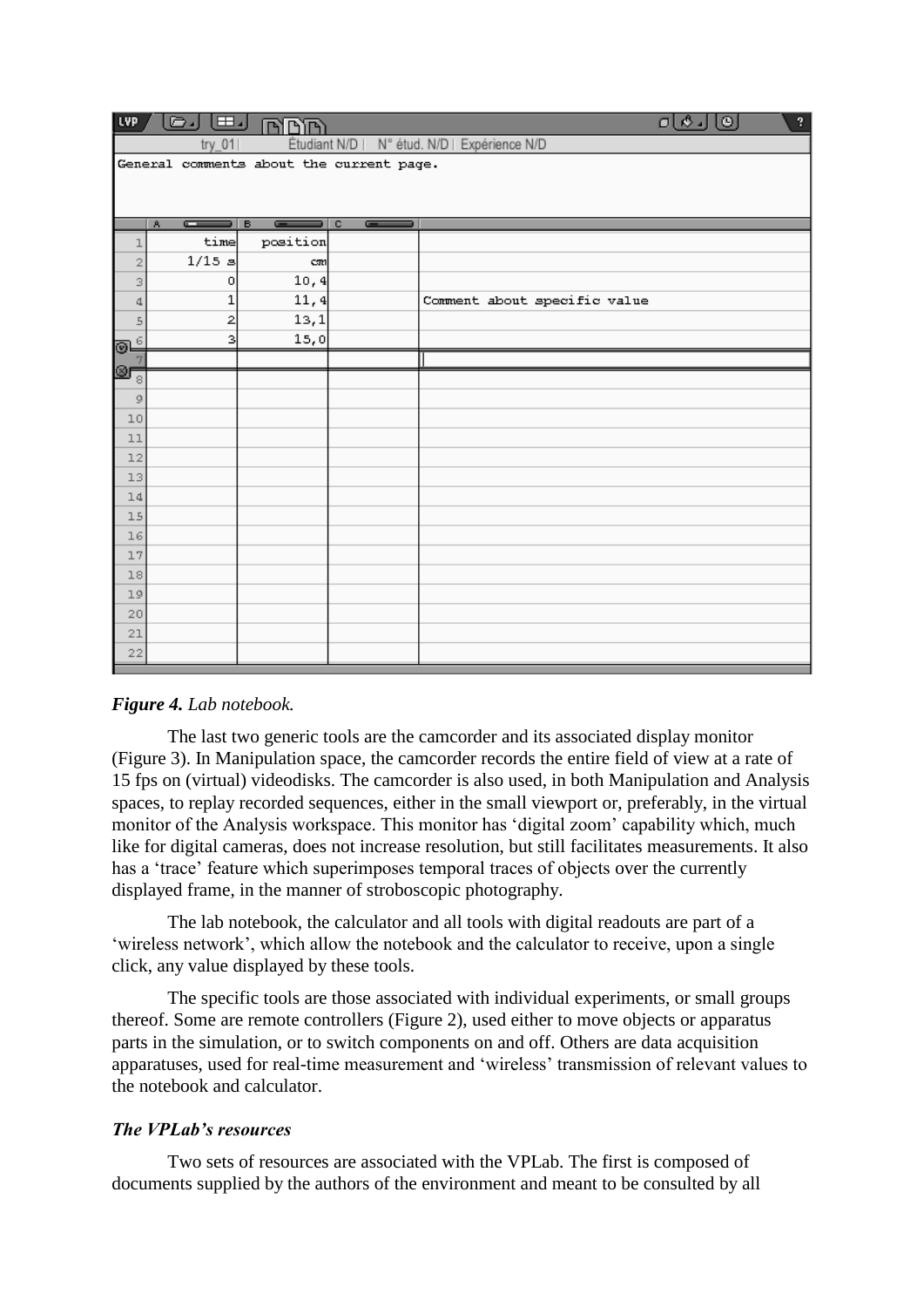VPLab users. These include video clips of real experiments, online help, and animated multimedia documents. The latter present, for each experiment or group thereof, explanations of differences between the real and simulated set-ups, demonstrations of meaningful physical situations, or mathematical and (or) physical explanations of the phenomena under study.

The second set consists of lab instructions (or any document judged useful for students), also specific to each experiment, prepared by individual instructors using the environment. These simple HTML documents, residing on a server, are accessed through the browser by clicking appropriate buttons in the simulation window. The VPLab can be easily configured to retrieve the documents from any URL address.

## **3. Formal and functional realism in the design of the VPLab**

A principle named 'formal and functional realism' guided the design process of the VPLab. The principle is closely related to the concepts of physical and functional fidelity proposed by Hays and Singer (1989). It also includes the criteria of possibility, plausibility, and existence, identified in studies on perception of television content (Chandler, 1997; Elliot *et al*., 1983) as bases for judgements about verisimilitude, defined as "the quality of appearing to be true or real" (Barker, 1988, p. 43)<sup>3</sup>

In practice, the principle translated into the following guidelines.

- The referents of simulations are experiments that are actually performed, in school labs or elsewhere.
- 'Physical' objects in the simulation window (set-ups, apparatuses, tools) look and work like objects which exist or could be made with actual technology, and which are found or could plausibly be found in a real laboratory.
- As much as feasible, users have no more, no less control over set-ups, apparatuses and objects, nor can they obtain more information about the ongoing phenomena than would be displayed in a real laboratory.
- Measuring tools are given intrinsic uncertainty, and initial experimental conditions cannot be exactly replicated from trial to trial, similarly to what is observed with real tools and experiments.

As indicated by Hennessy and O'Shea (1993), such clear decisions made at the onset of the design process did constitute a powerful guide. It gave the design team a common basis for discussions, as well as agreed-upon criteria for the numerous choices that had to be made. Let us illustrate this by a few examples.

– In a given simulation, the desirable level of interactivity, which would normally be an open, multidimensional discussion subject, was automatically determined by what actions are possible in the real experiment. In some instances, media- or budgetrelated constraints did not allow reaching this level, but in most cases the possibilities of action afforded by the simulation had to be limited. For instance, in the simulation used in the investigation, the merry-go-round can be made to rotate at only three predefined velocities whose values are not displayed, not because other configurations are not technologically possible, but because it was the way the real set-up worked.

<sup>1</sup> 3. For a detailed discussion of the concepts of credibility, verisimilitude, realism, and fidelity, and of the criteria used in various types of judgements about these, see Francis (2003).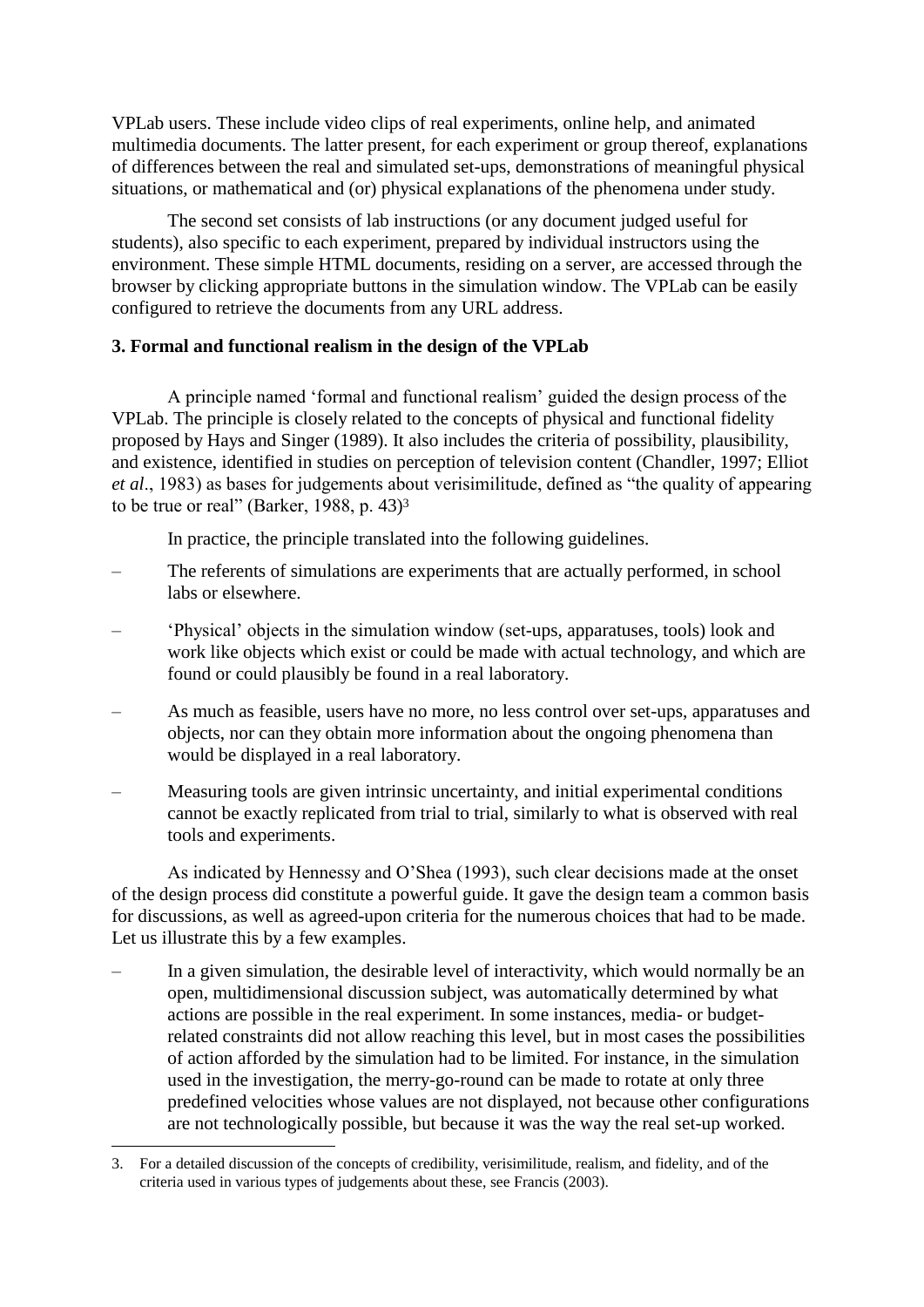- A 'physical' object in the simulation window could not be closed or minimised, but only dragged across the screen; it could not be resized or modified unless the same modification was possible with the real object (for instance, the camera with its 'flappable' viewport).
- Functions of 'physical objects' could only be activated by 'physical' devices like push-buttons, swivels, sliders, or knobs; shortcuts and pull-down menus were not used.

As an added benefit, this principle helped maintain consistency within the environment, an important usability factor. At times, however, the principle conflicted with other usability and efficiency considerations. These situations were treated on an *ad hoc*  basis, the principle being given priority unless the result turned out to be clearly unreasonable. Some examples:

- Balloon help, a powerful and very usable feature, as well as other forms of contextual help, were not implemented for physical objects, on the basis that in a real lab, one has to look for instruction manuals normally stored in a designated place. Help thus consisted of on-line documents available through buttons in the navigation buttons part of the windows (Figure 2). For consistency, all help files, not just those related to physical objects, were available this way.
- Slight departures from fidelity were generally unavoidable. Figure 5 shows, for the physical pendulum experiment, the real apparatus (photograph on the left-hand side) and its depiction in the simulation (drawing on the right-hand side). The shape and proportions are closely reproduced, but finer details have been modified, notably the scale behind the pendulum's rod, which was enlarged and simplified to make it legible.

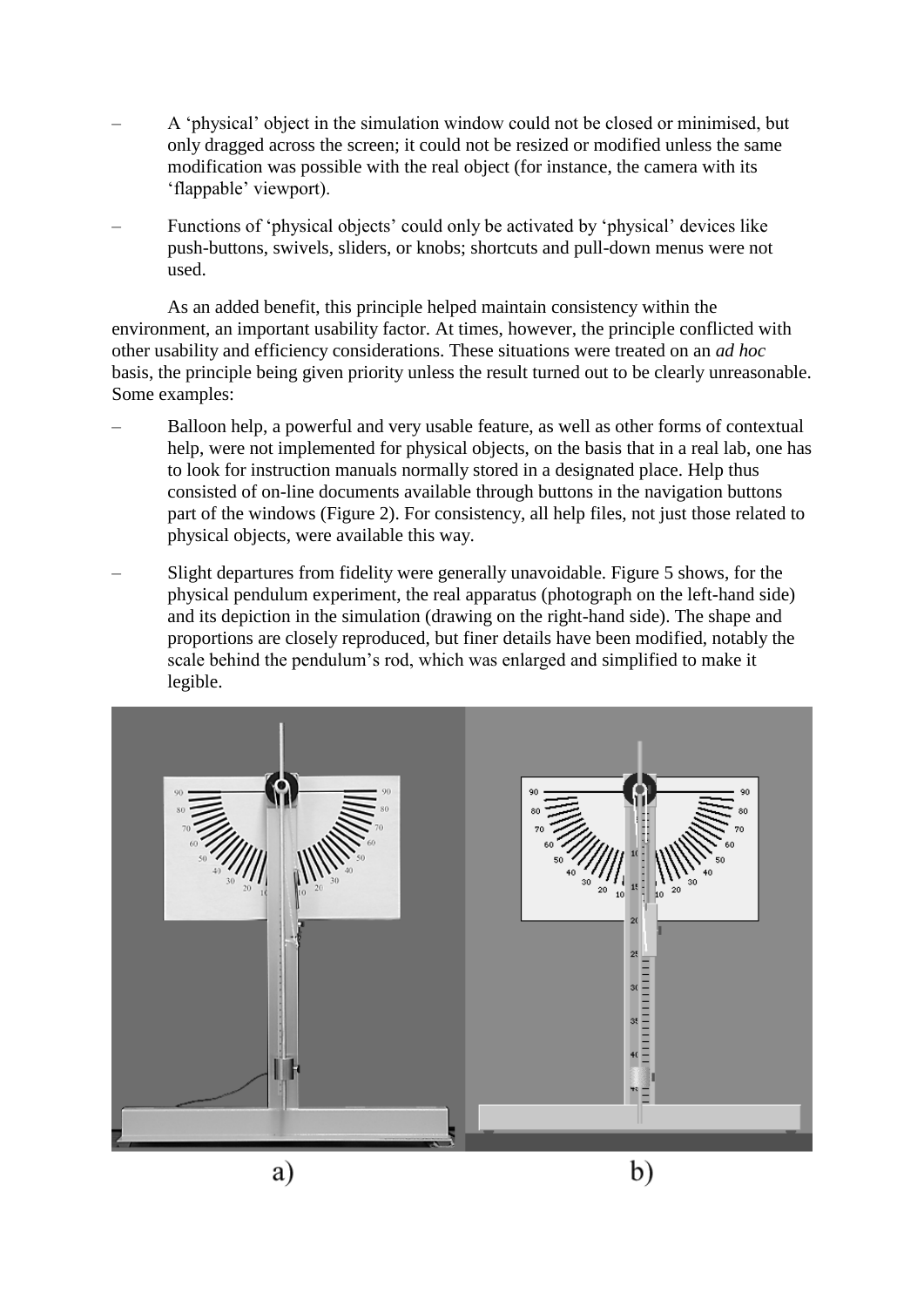*Figure 5. Physical pendulum experiment: photograph of set-up (a) and its depiction in the simulation (b).*

– In a few cases, radical departures from realism had to be made. For instance, the calculator should have contained 77 buttons, including a keyboard and a keypad (Figure 6a). This would have resulted either in a calculator hiding most of the screen, or else in buttons too small to bear legible inscriptions. Anyway, it didn't seem reasonable, since a real keyboard is available, to put on the screen a simulated one, less efficient for data input (Mahach, 1989). So the simulated calculator (Figure 6b) ended up being quite different, both in appearance and in functioning, from its design referent, and even from any feasible calculator. The same applies to the tape measure, which had to be greatly modified to be usable in a 2-D environment.



*Figure 6. Author's programmable calculator (a), from which VPLab's calculator (b) was loosely inspired.*

Although the idea of restricting the scope of simulated experiments to what is actually done in real labs is not new (see, for example, Lewis, 1971), very few designers of existing physics simulations purporting to be 'experiments' or 'virtual labs'<sup>4</sup> seem to have followed this line of thought. These simulations generally allow the user to choose the initial values of variables with great precision, to modify physical constants (like friction), and to read realtime, exact values of most or all variables. Likewise, there is usually no random variations of parameters and variables. It is interesting to note that, by contrast, engineering simulations often include such variations (Gil *et al*., 2000; Hodge *et al*., 2000; Jayakumar *et al*., 1993), except when the main goal of the simulation is to link experiments with theory (Darnel  $\&$ Stern, 1996, Ronen & Eliahu, 2000).

But was this quest for realism a sound pedagogical choice? To answer this question, an important issue has to be addressed: it is the relationship between the complexity which generally ensues from increased realism, and learners' levels of expertise. Alessi (1988) has suggested that maximising realism (or fidelity) could be counterproductive for less

<sup>1</sup> 4. See, for example, the 'experiments' at http://www.physicslessons.com/iphysics.htm and the 'virtual laboratory' at http://www.phy.ntnu.edu.tw/java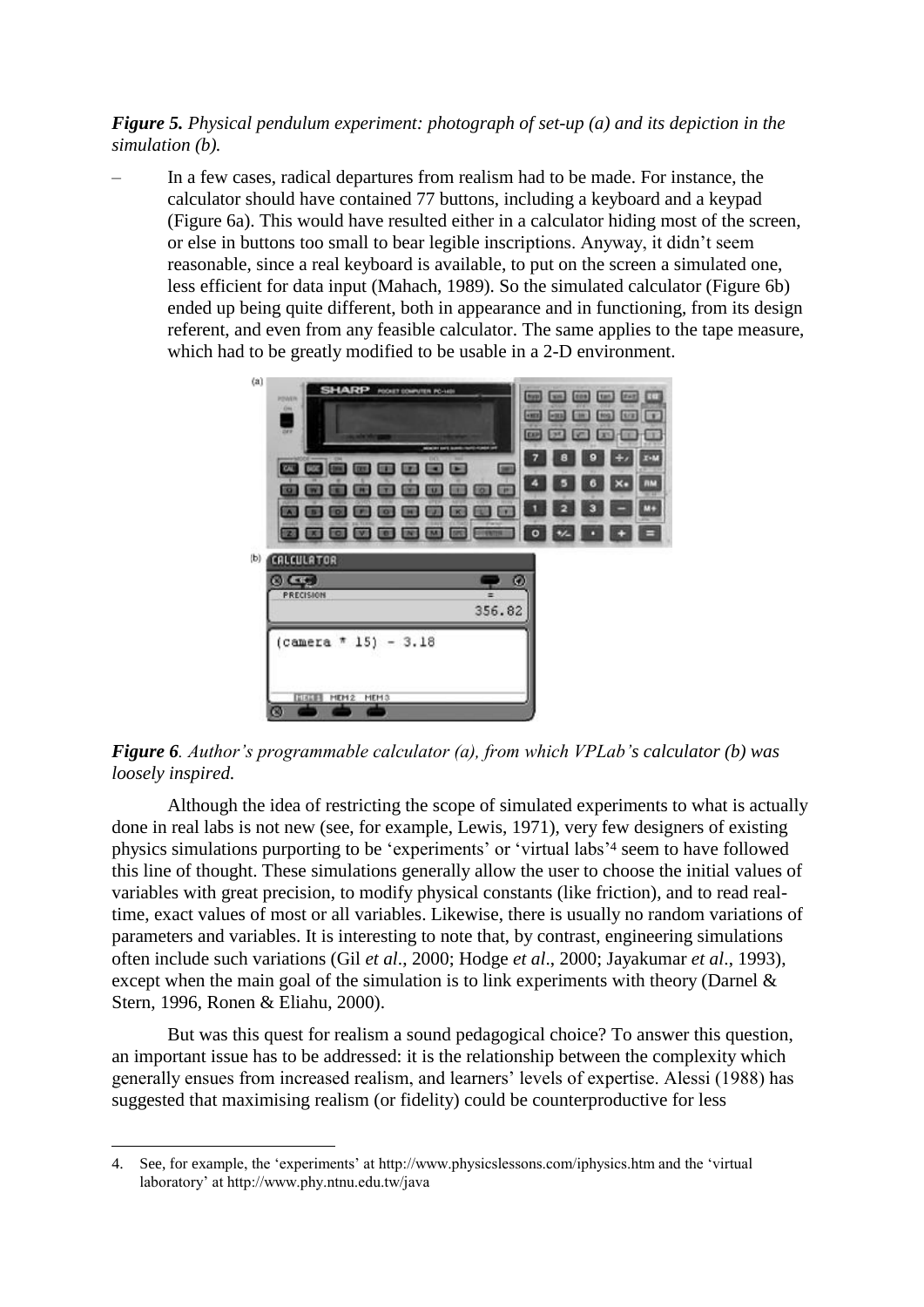experienced students. This has lead to the design of simulations where the fidelity level changes according to the phase of instruction (Gil, 2000).

Without calling into question Alessi's well-founded guidelines, I still think that the high realism of the VPLab was fully justified. First and foremost, as explained before, credibility was an overriding concern. Any further lowering of realism - in addition to what was imposed by media limitations - could have put it at risk.

Second, one must note that the VPLab belongs to two of the four types of simulations discussed by Alessi: physical and procedural. It is for physical simulations that Alessi suggests a low degree of realism for novice users. In the VPLab, this is provided for by the Explanation and Theory/Applications workspaces, which contain highly simplified representations of the objects and phenomena found in the experiments. For procedural simulations, again for novice users, only presentation realism should be reduced, the problem being one of overburdening; as an example, Alessi mentions the "bewildering array of instruments" in flight simulators. In this regard, on has to remember that realism in the VPLab was not always maximised, due to software or media limitations, or even, as in the case of the 77-key calculator, out of sheer common sense.

Third, two empirical studies support our choice. In an investigation involving two simulation software packages, each sharing some important characteristics with the VPLab, Hatzipanagos (1997) concluded that a combination of high presentation realism and low complexity of the physical situation (not unlike the one found in the VPLab) was appropriate for novice learners. In a similar research comparing two versions of a simulated apparatus, one with a presentation realism level close to that of the VPLab, and the other schematic, Edward (1997) observed that the former rated higher in terms of practical appreciation, motivation, and perceived learning among second-year engineering students who had no experience of the real apparatus.

The VPLab may well have been designed in a way as to maximise its credibility, but how do the choices made by designers with this goal in mind actually translate when user perceptions are examined? This is what we tried to determine by conducting an exploratory investigation of credibility perceptions among potential users of the VPLab.

### **4. Students' perceptions of the VPLab's credibility**

#### *Method*

Our sample consisted of 13 undergraduate students from universities in Québec, Canada, enrolled in chemistry, mechanical engineering, or physics programs, who volunteered to participate in the investigation. All but one were first-year students.

All subjects had previously conducted physics experiments in school laboratories at university level, and had attended lab-based physics courses. Some had performed real experiments similar to the simulation chosen for the investigation (the air-table in a merry-goround, shown in Figure 2). However, none had had any prior contact with either the VPLab or Télé-université. All subjects had much experience with computers and graphical user interfaces, but there was a broad spectrum of experience with simulation.

A three-step method was used to collect data.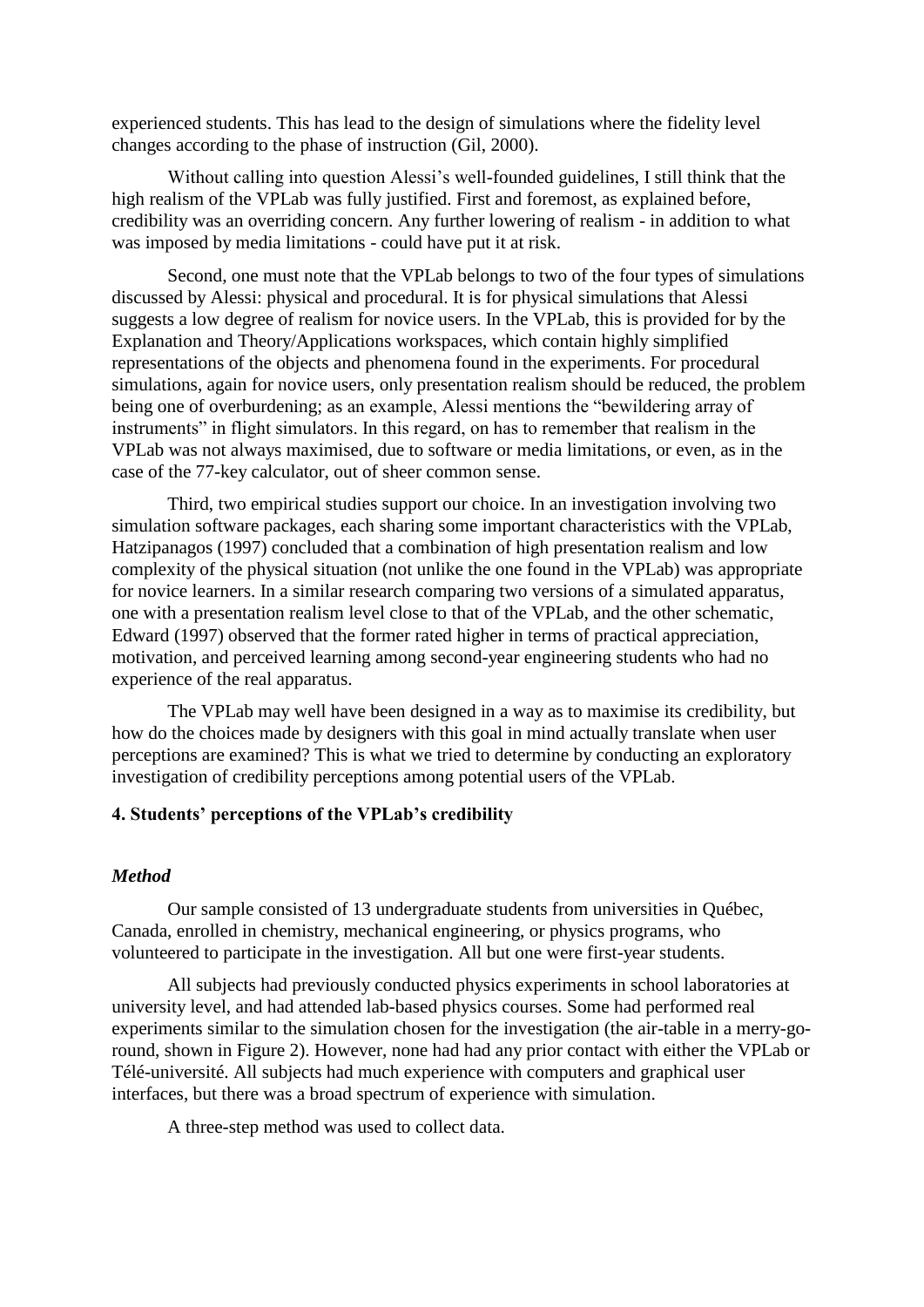First, a written questionnaire was used to assess subjects' prior use of computers and simulation software, and to detect factors that could influence credibility judgements but were unrelated to VPLab's specific features.

Second, subjects were allowed to interact with the VPLab through a series of tasks representative of those performed by novice users during an experiment. Before engaging in the tasks, subjects were told that the VPLab's general purpose was "to teach experimental physics." However, no mention was made of the realism principle or of designers' goals in this regard. While performing the tasks, subjects visited the Presentation, Manipulation, and Analysis workspaces, used most tools, and accessed various VPLab resources. Subjects were asked to "think aloud", and to mention anything that seemed "strange" or "familiar". Statements related to credibility and its main dimension, verisimilitude, were sometimes probed on-the-spot in order to clarify their meaning. Subjects and screen content were recorded on separate video tracks.

Third and last, subjects were debriefed in order to discuss any issues that could not be addressed while they were performing tasks. The debriefing included general questions, like what they felt about the VPLab, as well as very precise queries targeting specific dimensions of verisimilitude judgements applied to well-defined characteristics of the VPLab.

The total duration of sessions ranged from two to three hours. Verbatim transcripts of the interviews, along with descriptions of video content, were loaded into a qualitative analysis software package for indexing purposes. The contents of the transcripts for each subject was thoroughly analysed, then judgements from all subjects were regrouped under a few common themes.

### *Results*

A number of credibility concerns involving characteristics of the VPLab influenced by the design principle emerged from the investigation. I will present overall results for each of these characteristics; an in-depth, much finer analysis, including excerpts of interviews, can be found elsewhere (Francis, 2003).

### *The VPLab's main metaphor*

The VPLab's main metaphor - the virtual camcorder and monitor - was a source of negative verisimilitude judgements for several subjects. Some simply did not recognise what it represented, while others found such a device rather cumbersome and unlikely to be found in a real lab. Subjects were also bothered by characteristics such as the degraded quality of the zoomed-in pictures, the scale factor between the tools and the images, the trace function, and the impossibility of changing the camera viewpoint.

## *Video clips showing real experiments*

The availability of video clips showing excerpts of the real experiment which served as a referent for the simulation contributed to favourable judgements for many subjects. These based their judgements on different aspects of the clips' content, like the role of the experimenter, the relative scale of the objects, and the behaviour of the disk.

### *Behaviour of simulation*

Cues related to simulation behaviour - essentially the disk's motion - also contributed to favourable judgements. Again, different subjects relied upon different cues: for instance, the predictability of the disk's trajectory, the change in the disk's direction or in its rotation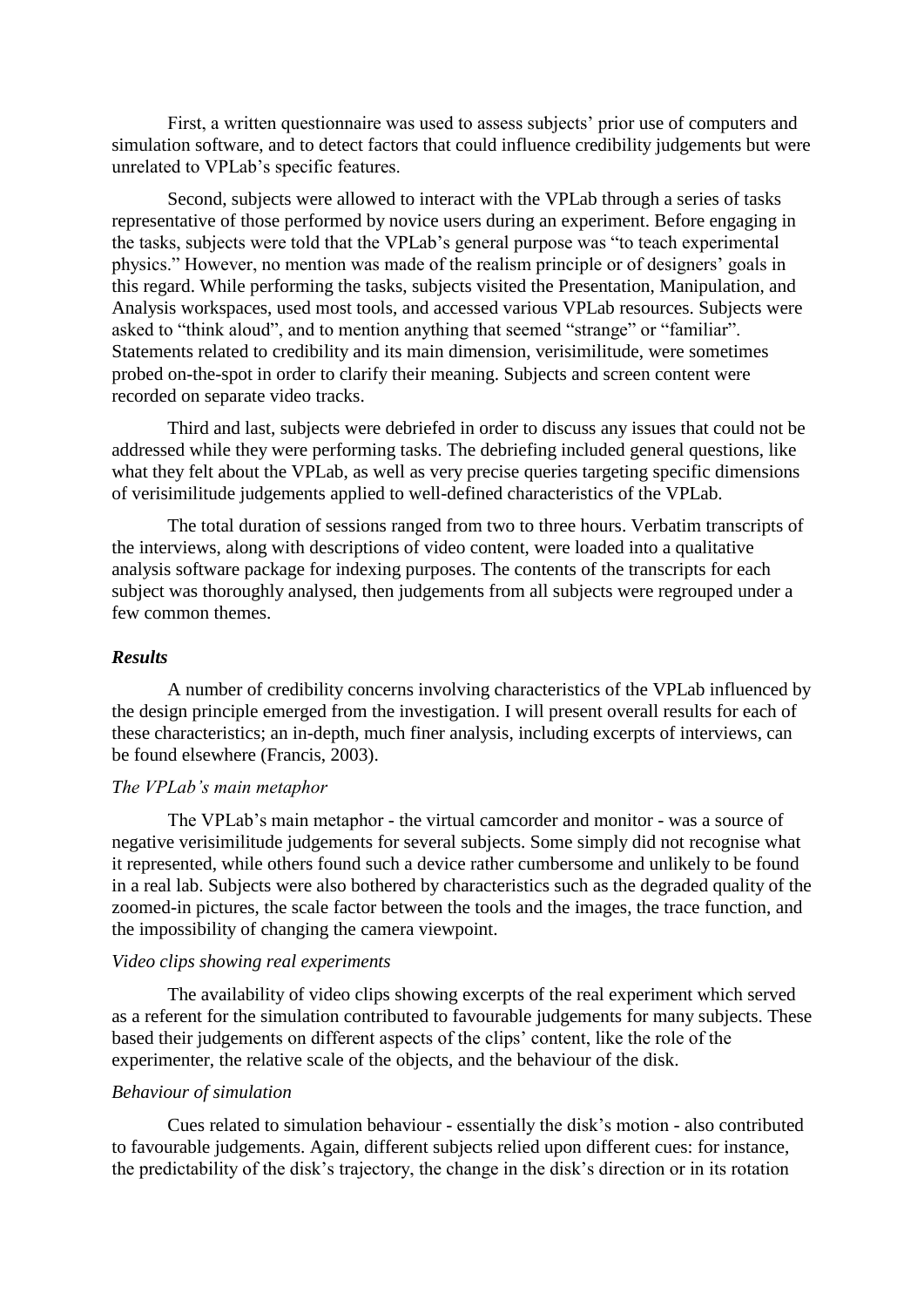speed upon colliding with the table's sides, the change in the disk's motion when the speed of the merry-go-round was modified, the fact that the disk slowed down, and the rate of this deceleration. However, a given cue could sometimes lead to opposite conclusions depending on what was perceived or taken into account by different individuals. For instance, the disk's slow but perceivable deceleration, indicating that friction had been included in the simulation, favoured positive judgements, except for one student who had performed a similar (though not identical) experiment in which the disk decelerated faster.

## *Graphical attributes of the environment*

The graphical attributes of the environment also contributed to contradictory judgements. The moderately realistic, videogame-like appearance of the simulations and tools was detrimental to credibility for some subjects, who saw it as a sign of a simplistic underlying physical model, perhaps aimed at younger, lower-level students. However, for at least one subject who held a strong opinion as to the realism of videogames he had played in the past, this very characteristic rather contributed to credibility. While agreeing that a more realistic depiction would increase verisimilitude, a number of subjects pointed out that the VPLab was much more realistic than other instructional science software.

#### *Measurements, measuring tools & methods, and their precision.*

Subjects who expressed judgements about the types of measurements performed in the VPLab thought they were the same as in a real lab. However, judgements about the means of measurement (tools and methods) were much less unanimous. For the more usual tools, like the ruler, protractor and stopwatch, negative judgements were expressed in relation to software-based limitations in manipulation. For more exotic tools like the digital tape measure and the calculator, negative judgements were associated either to the implausibility of finding them in an actual lab or to the way they had to be handled, which was perceived as different from what was known or expected.

For several subjects, precision was an important criterion for verisimilitude judgements concerning measuring tools and methods. Many among them, notably engineering students, viewed precision of manipulations and tools as a crucial aspect of experimental work. At the same time, when asked to perform a task involving uncertainty assessment, many stressed the importance of uncertainty in real laboratory work. This tension between the quest for precision and the knowledge that precision will always be limited resulted in conflicting judgements. On one hand, some subjects felt that the limited precision of the VPLab tools was detrimental to verisimilitude, referring to their experience in real labs or to the precision a computer simulation could offer. On the other hand, some reacted quite favourably to the necessity of assessing uncertainty like in a real experiment, sometimes pointing out that uncertainty assessment is one of the pedagogical objectives of school lab work.

### *Perceived freedom and control within the environment*

For some subjects, the lack of heavy constraints on interaction with simulation objects and the freedom to choose among several possible experimental methods enhanced the verisimilitude of the environment. However, some of these subjects, along with others, found that the way they interacted with the disk, through mouse-driven actions, in order to launch it, gave them less precision than in a real lab. In accordance with the preceding observation, this was detrimental to verisimilitude.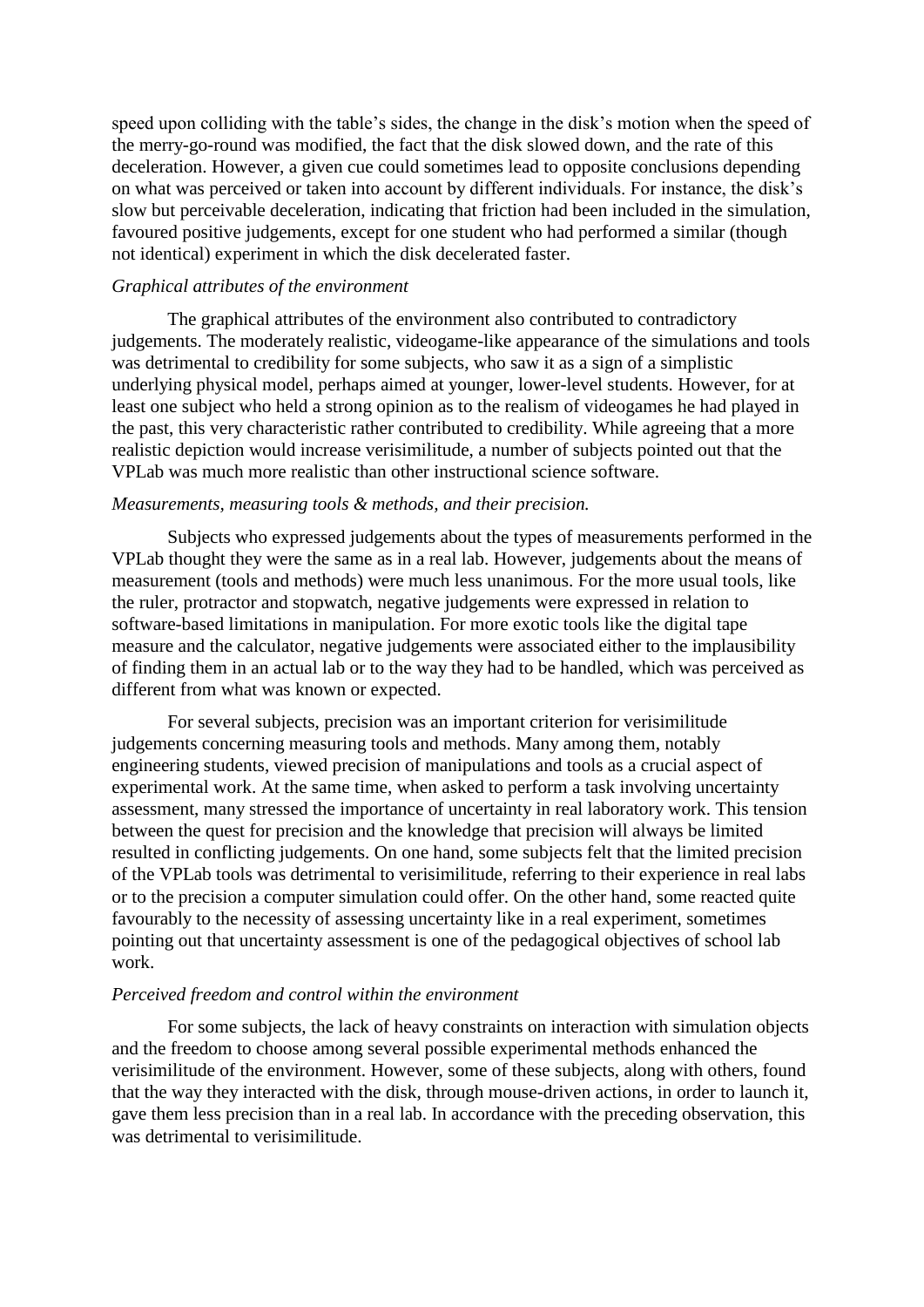#### *Discussion*

The results show that many characteristics of the environment resulting from the application of the realism principle contributed to its verisimilitude and (or) its credibility. The most important were the video clips of real experiments, the similarity between actions carried out in the simulated environment and those carried out during real experiments, the realism of simulation behaviour, and the uncertainty in measurements. However, other 'realistic' characteristics had negative effects; these characteristics mainly concerned the VPLab's tools, such as the camera-monitor system, the tape measure, and, to a lesser extent, the ruler and protractor.

The investigation also revealed the complex nature of the process leading to verisimilitude or credibility judgements. On one hand, different subjects could base their judgements on completely different characteristics of the same object or behaviour. On the other hand, a given characteristic could sometimes lead to different, even contradictory judgements.

These widely varying results can be attributed to the intricate way in which subjects' attitudes, dispositions, and prior experience influence verisimilitude judgements. In expressing their judgements, subjects surely considered realism, but they also drew heavily from their prior experience of laboratory work, sometimes with related set-ups which just happened to be quite different from the VPLab's, and of other kinds of software and simulations.

For instance, the verisimilitude of the camera-monitor system was judged relatively low overall, probably because subjects had never used or seen such an apparatus in a school lab. Such systems, though used in schools throughout the US, are virtually unknown in Québec. By contrast, the trace function of the system, whose verisimilitude was judged quite low by many subjects (and could be barely justified even by the designers themselves), was nevertheless the object of positive verisimilitude judgements among some of the subjects, who had previously used real tracing systems, albeit completely different ones, which did not rely upon a video camera.

Similar reasoning applies to the case of the ruler and the protractor which, though quite realistic, received negative verisimilitude judgements from subjects who compared their precision to that of their real counterparts, or compared using these tools to employing more precise and convenient measurement devices available in CAD software. Likewise, the videogame appearance of the objects in the simulation was detrimental to the VPLab's credibility as a whole for many subjects, as the designers had expected, but favoured it for others, who compared it with other educational software, or even with videogames.

#### **5. Conclusion**

The virtual physics lab is a simulation-based environment aimed at teaching experimental physics. It was designed according to a realism principle with the goal of enhancing its credibility. This principle also proved to be a valuable tool in the design process itself, acting as a framework for discussions and decision making.

The credibility of a prototype of the VPLab was then assessed in an exploratory study among potential users. This investigation revealed, within the limits inherent to this kind of small-scale, qualitative study, that many of the characteristics of the VPLab which resulted from the application of the principle did indeed elicit favourable verisimilitude judgements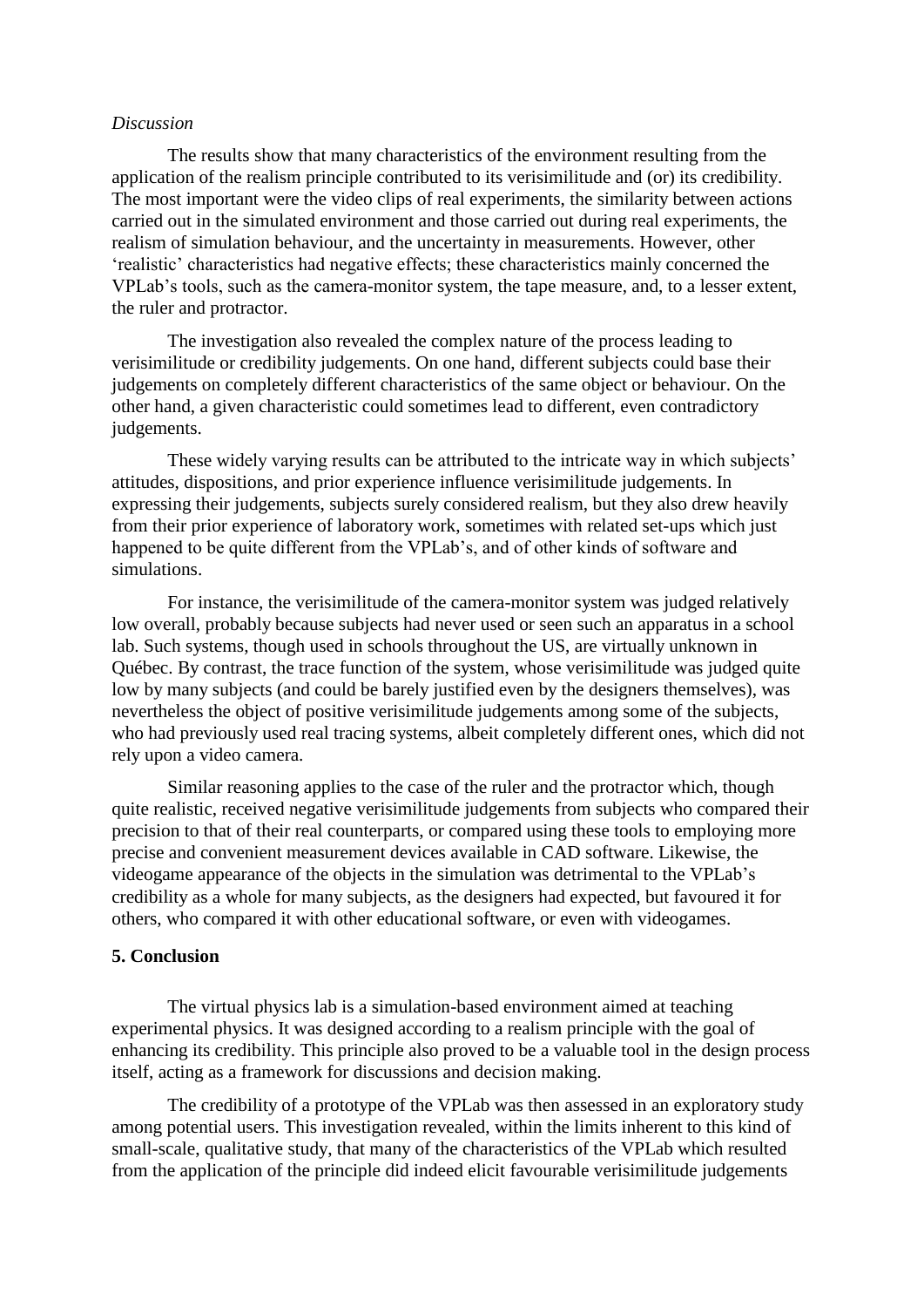and contributed to its credibility, while others had opposite or even contradictory effects across subjects. This is explained by the fact that users' dispositions and prior experience relative to laboratory work and software use play an intricate but crucial role in the development of these judgements.

In addition to realism - and, in this regard, photo-realistic depictions would be useful students' prior experience should therefore be given much attention if one wants to offer credible learning situations in simulation-based virtual laboratories. When feasible, it should be done at the design stage, but this issue could also be addressed by providing learners, in the same way as it was done in the VPLab for the main experimental set-ups, with referents for all simulated objects in the environment and their intended ways of use. Finally, pedagogical objectives, which may also influence verisimilitude, should be clearly stated before students start working in the environment, which is sound practice anyway.

To increase and refine our knowledge of this subject, it would be interesting to extend the study to other virtual laboratories or similar environments, and to conduct quantitative studies involving large numbers of students using these environments in real learning set-ups. It would also be worth investigating, either in qualitative of quantitative studies, the role played by interaction between students, or between student and instructor, in the evaluation of credibility.

I wish to acknowledge the contribution of the other members of the VPLab's design team, Alexandre Ayotte and Alexandre Francis. I am particularly indebted to the latter, who skilfully conducted the exploratory study and thoroughly analysed its results; he also commented a few versions of this paper. The VPLab project was funded by Canarie Inc. and the Office of Learning Technologies (Canada).

# **6. References**

- Alessi S. M. (1988). Fidelity in the design of instructional simulations ». *Journal of Computer-Based Instruction,* **15**, 40.
- Barker, D. (1988). 'It's Been Real': Forms of Television Representation. *Critical Studies in Mass Communication*, **5**, 42.
- Chandler, D. (1997). Children's understanding of what is 'real' on television: A review of the literature, *Journal of Educational Media*, **23**, 65.
- Darnel J. & Stern H. P. (1996). Using computer simulation as a bridge between classroom and laboratory. *International Journal of Electrical Engineering Education*, **33**, 18.
- Edward N. S. (1997). An Evaluation of Student Perceptions of Screen Presentations in Computer-based Laboratory Simulations. *European Journal of Engineering Education*, **33**, 143.
- Elliott, W. R., Rudd, R., & Good, L. (1983). Measuring perceived reality of television: Perceived plausibility, perceived superficiality, and the degree of personal utility. Paper presented at the *Association for Education in Journalism and Mass Communication Annual Conference*, Corvallis, Oregon.